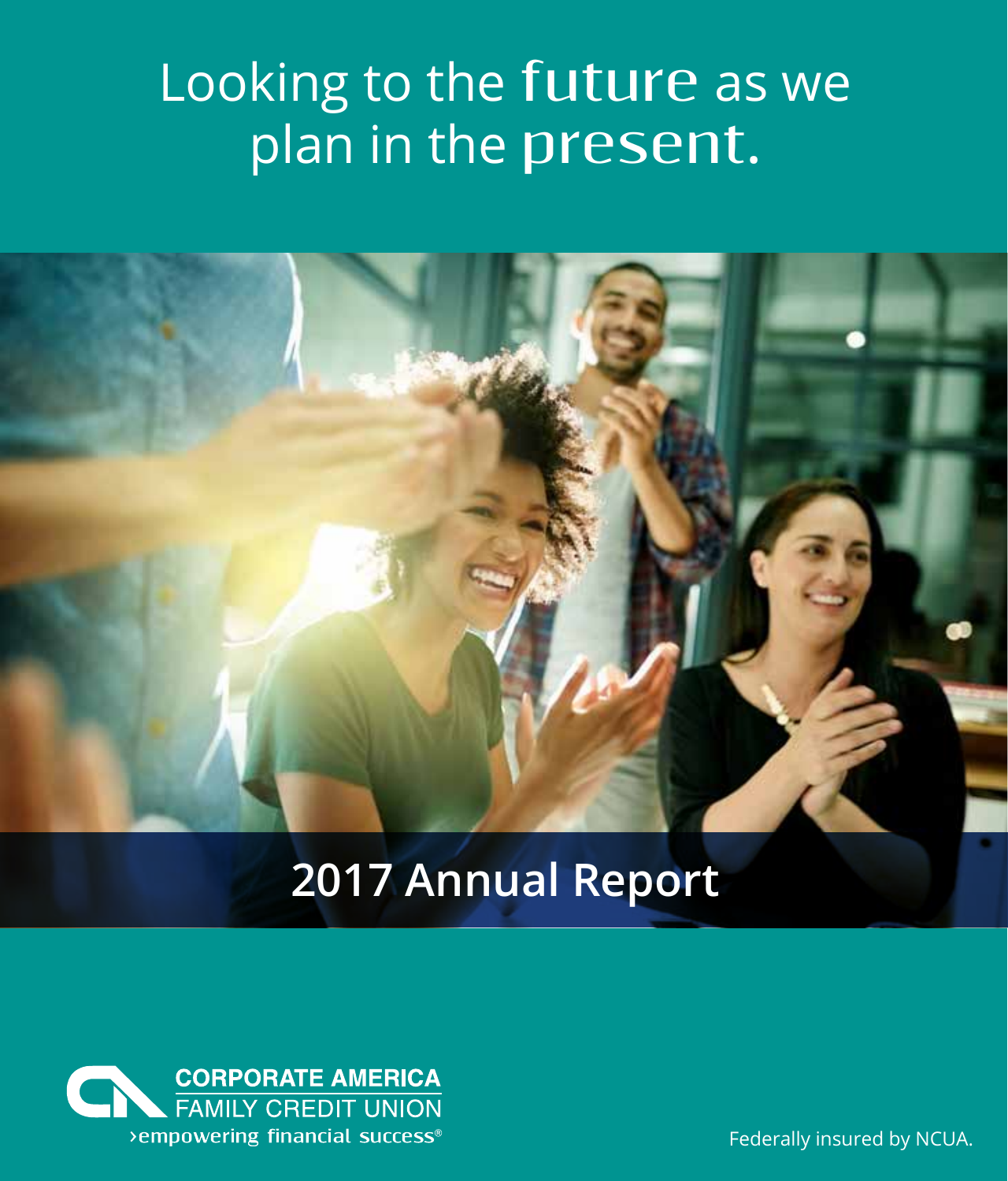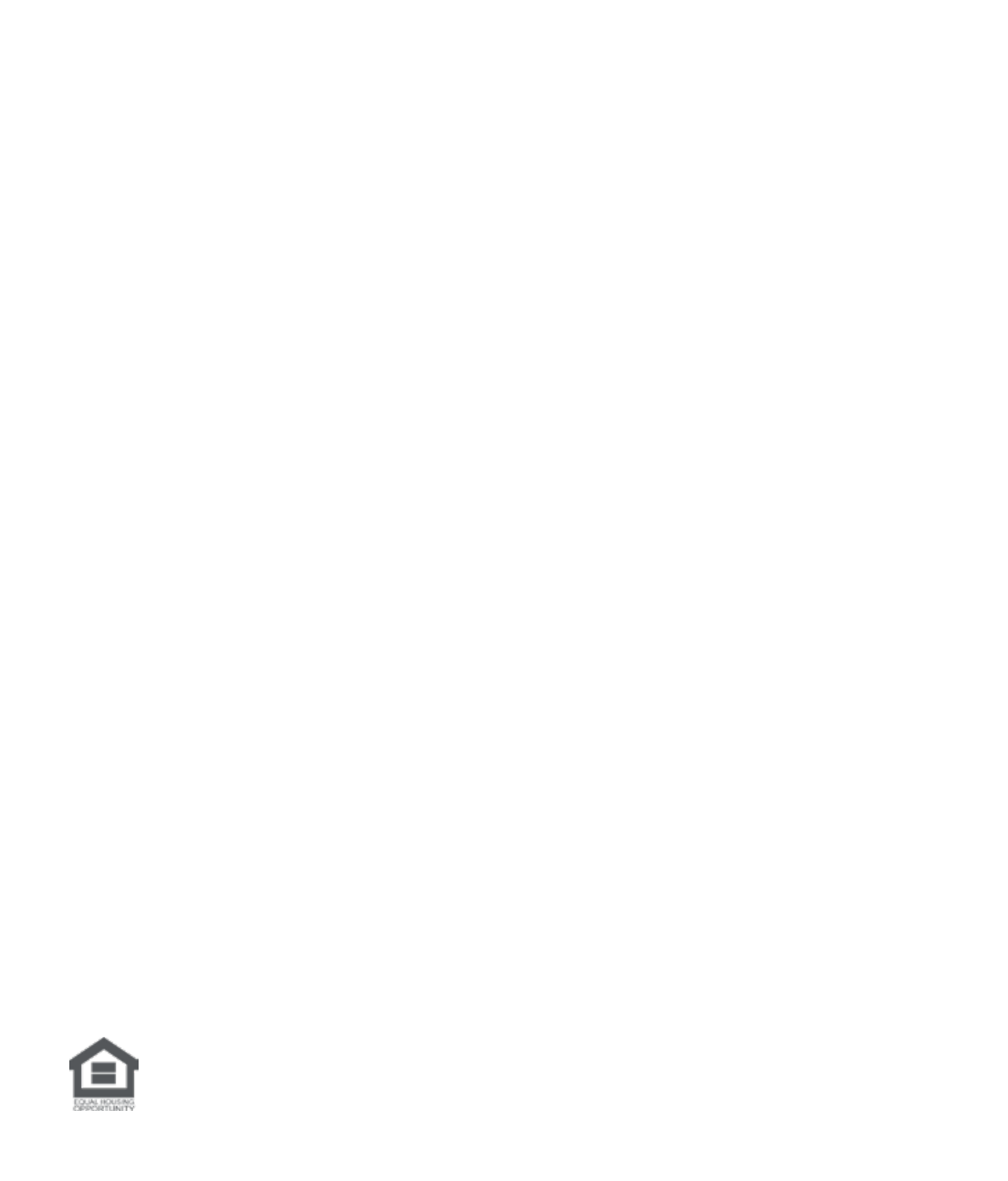## **TABLE OF CONTENTS**

| <b>CHAIRMAN &amp; PRESIDENT'S REPORT</b> | $2 - 3$        |
|------------------------------------------|----------------|
| <b>2017 HIGHLIGHTS</b>                   | 4              |
| <b>SUPERVISORY COMMITTEE'S REPORT</b>    | 5              |
| <b>COMPARATIVE FINANCIAL STATEMENTS</b>  | 6              |
| <b>TREASURER'S REPORT</b>                | $\overline{7}$ |
| <b>ABOUT US</b>                          | 8              |
| <b>BOARD OF DIRECTORS</b>                | 9              |
| <b>HIGHLIGHTS IN OUR HISTORY</b>         | 10             |
| <b>MAKING A MEANINGFUL DIFFERENCE</b>    | 11             |
| <b>TAKING STRIDES</b>                    | 12             |
| <b>BRANCH LOCATIONS</b>                  | 13             |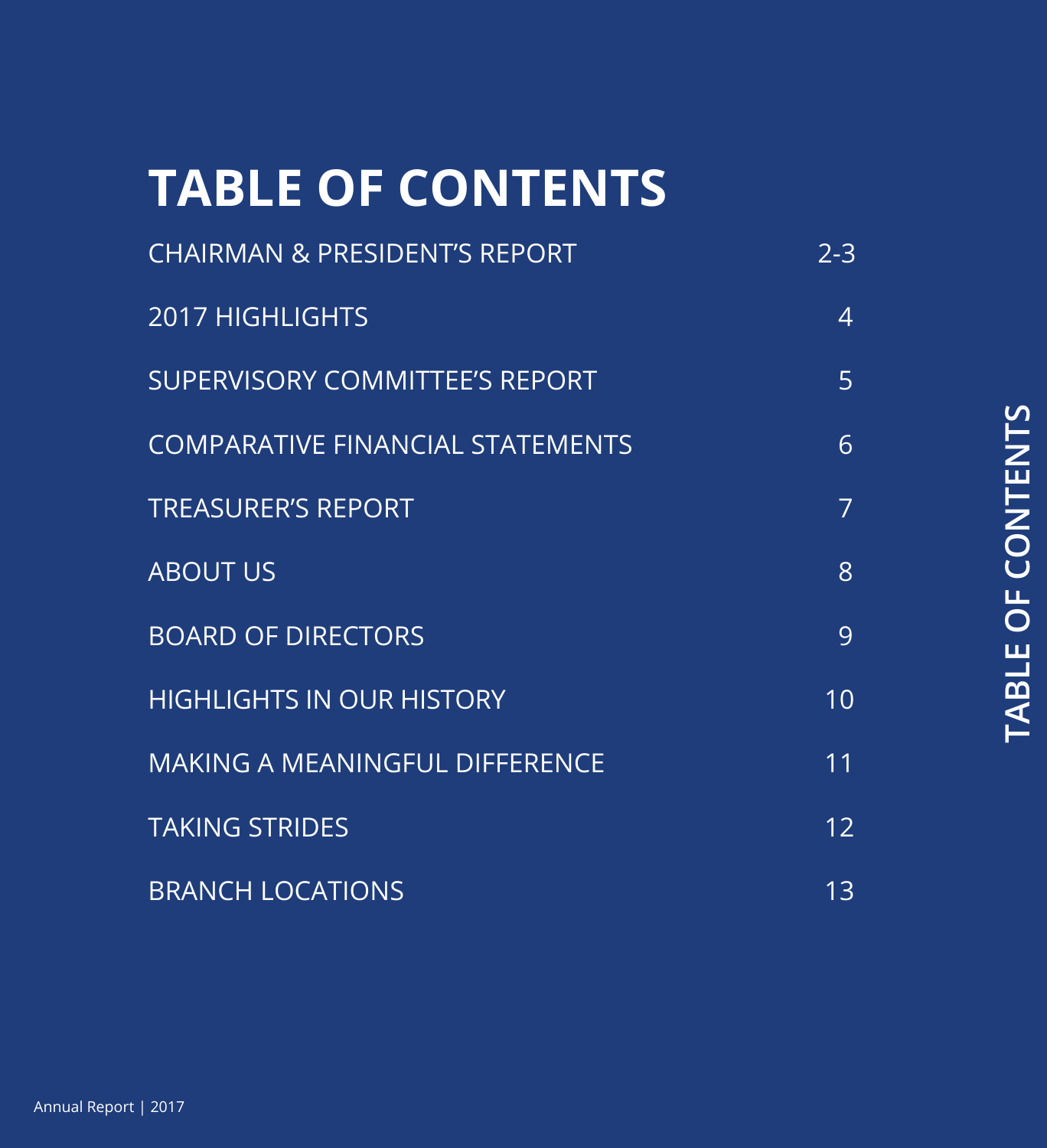### **CHAIRMAN & PRESIDENT'S REPORT**

#### **YEAR IN REVIEW**

2017 was a good year for the growth, modernization and diversification of Corporate America Family Credit Union (CAFCU). Thanks to our members, who trust us to empower them with the best financial products and services, we were able to cultivate and embrace a great number of opportunities throughout the year.

#### **GROWTH**

Everyone benefits when CAFCU teams with a sponsor company to make a meaningful difference in the financial lives of its employees. Not only does each addition make us stronger as an organization, it also opens the door to financial empowerment for all those new members. So it is indeed good news that we welcomed fourteen new Sponsor Companies to our ranks in 2017.

This encouraging result no doubt contributed to our addition of over 5,000 members. And to round out the positive numbers from 2017, we are happy to report loan growth of over \$57 million. It's truly gratifying to see how much our members trust us to support them with the financial resources they seek.

#### **MODERNIZATION**

As far into the digital age as we are, it's critical that we as a financial institution stay current with technology in order to best serve our members. It is always top of mind at CAFCU to deliver technology that is secure and can provide the best member experience.

#### **Card Processing**

With our new card processing partner we are now able to offer members the convenience of selecting their own debit and credit card PINs. This platform is also more efficient, as it greatly reduces the amount of data entry needed from CAFCU staff. To top it all off, members now have many more options when it comes to redeeming rewards points they have earned through use of their CAFCU Visa® Credit and/or Debit Card. Now members can not only redeem gift cards and travel, they can also choose from a variety of catalog items, or even request cash back.

#### **www.cafcu.org**

On December 5, we implemented a new website. Freshly designed and streamlined for optimal member experience, www.cafcu.org showcases our best website to date. It offers a new site search feature, improved mobile compatibility and functionality, prominently featured member testimonials, additional navigation and improved accessibility.

#### **Online Bill Payment**

In May of 2017, we partnered with the nation's top bill payment vendor. Their platform allows CAFCU members to pay virtually anyone in the U.S. and do so in an expedited fashion, and even in some cases, the same day.

#### **Other Improvements**

Though the preceding improvements have been impactful to our institution and beneficial for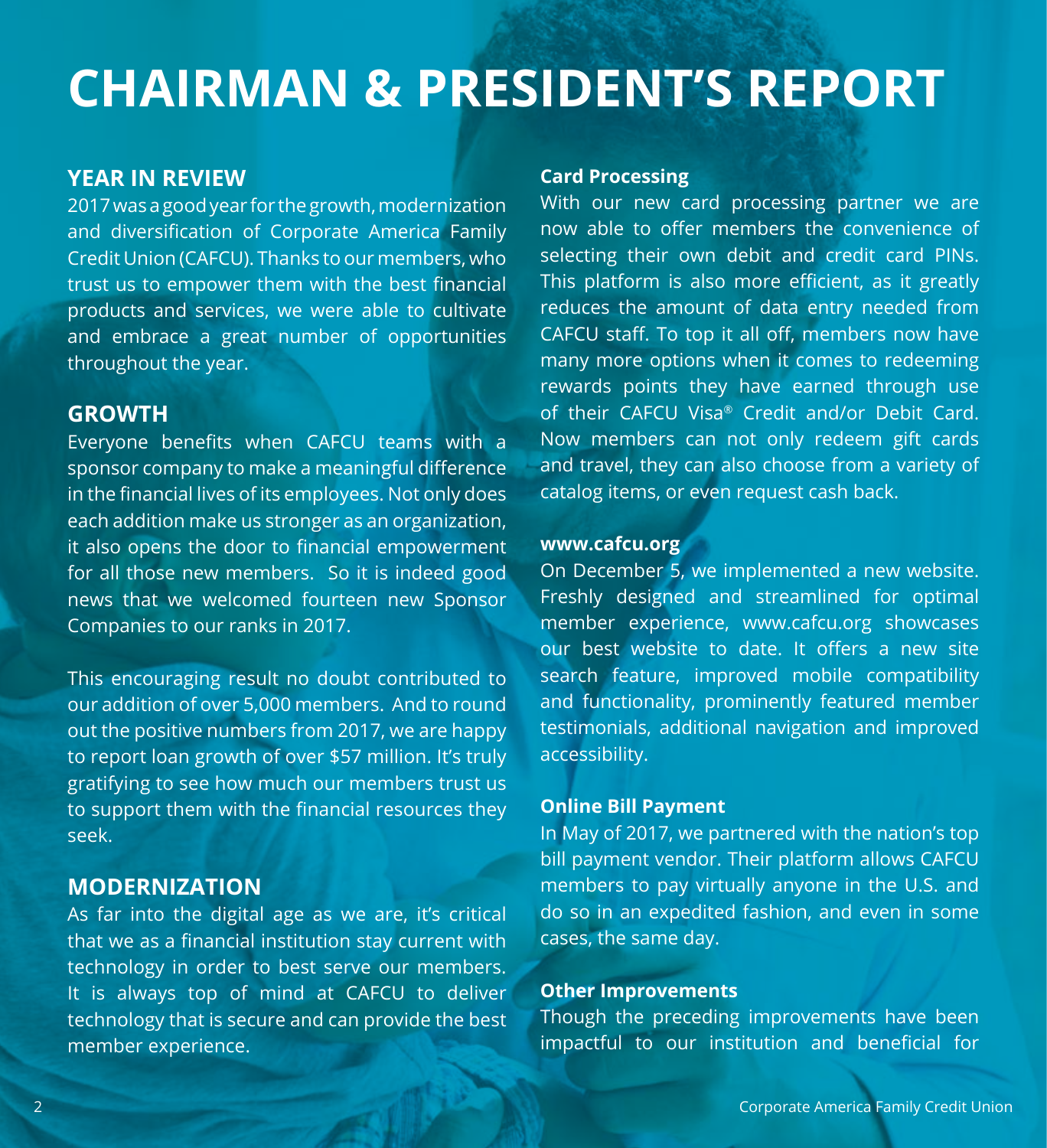our members, they're not the only ways we've modernized. Applying for a home loan through our website is now easier due to full mobile compatibility. In addition, 2017 marked the start of an even more rigorous commitment to using data analytics to assist with meeting strategic initiatives. And finally, we have made great strides in modernizing internal systems, which has facilitated greater efficiency among CAFCU staff.

#### **DIVERSIFICATION**

2017 brought with it opportunities to diversify CAFCU's loan portfolio. We have partnered with other credit union organizations to facilitate loan growth. In May, we began participating in a pilot program that allows credit unions to purchase a monthly portion of a large loan pool of credit union member loans. Then in October we began participation in a credit union indirect lending program that enables us to acquire both a new member and an auto loan at the same time. These programs are good for CAFCU and the credit union movement as a whole.

#### **GOVERNANCE**

On October 25, 2017, CAFCU's bylaws were amended to reduce the number of board members from nine to eight.

#### **2018 AND BEYOND**

As always, we will be looking to the future as we plan in the present. To complement our recent website redesign we will be switching to a new online and mobile banking platform. In 2018 we also plan to make even more improvements to our mobile banking app. In addition, we'll be looking to further improve CAFCU's online enrollment process, making it as easy as we can for prospective members. And we'll be enhancing the online loan application process with the same goal in mind. Finally, we will be launching a whole new look for our printed statements: full color and optimized for readability.

Though our staff has been working hard all year to make our credit union better than ever, we know it wouldn't be possible without members like you. Please help us continue to thrive by telling your friends, family and co-workers about the benefits of being a member of CAFCU. The more we act together, the more we will grow!



**Peter Paulson** *President & CEO*

**Costanzo Maestranzi** *Chairman of the Board*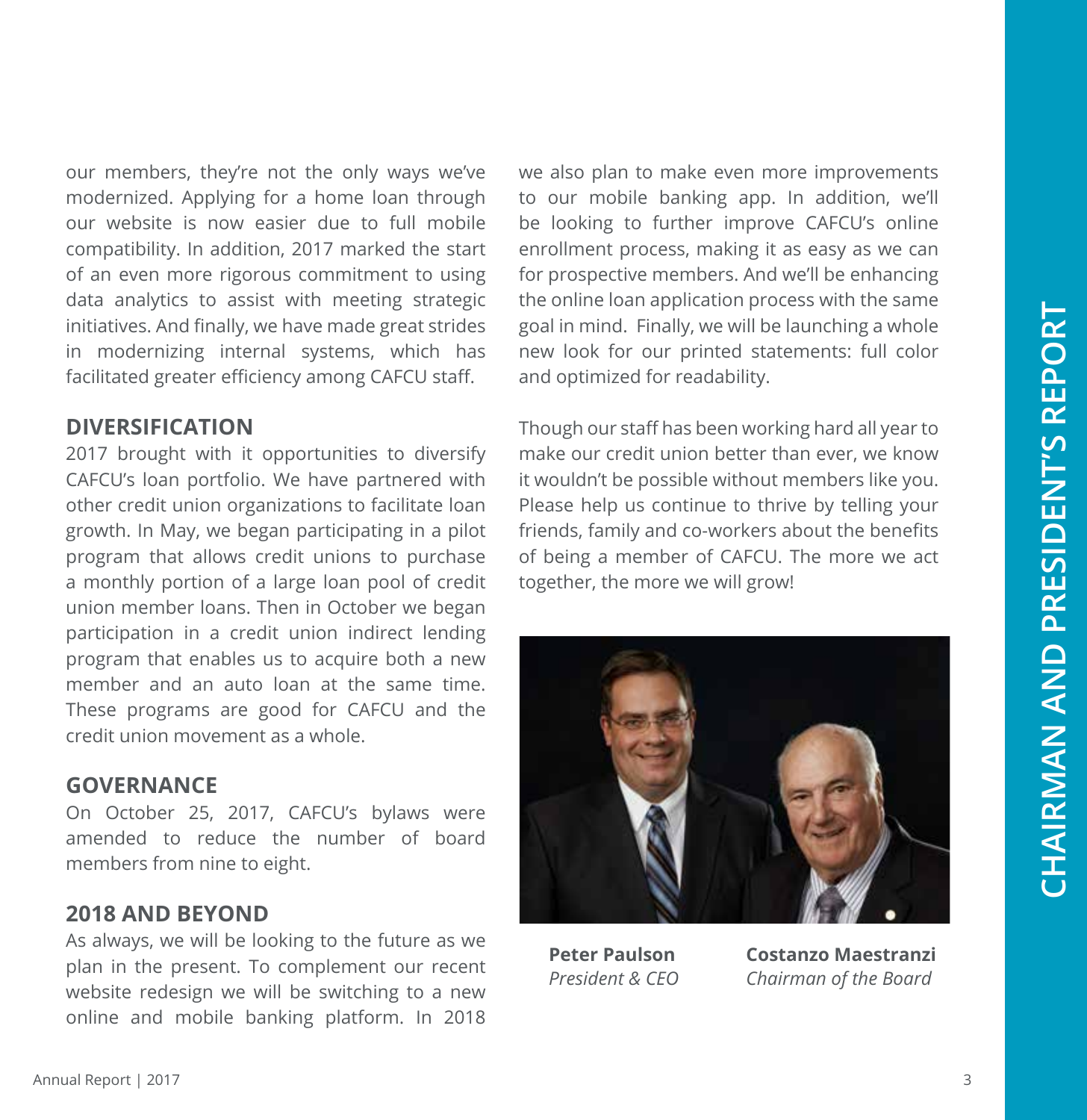#### **Notable Growth**

- **>** Enrolled **over 5,000** new members.
- **>** Loans grew by **over \$57 million**.
- **>** Booked **over \$116 million** in new loan business.

#### **Making A Meaningful Difference**

**> Nearly 1,200** members took advantage of BALANCE – a financial fitness program.

#### **Protecting Our Members**

Easing financial burden for our members during difficult times.

- **Over \$250,300** in disability benefits were disbursed to members.
- **>** Members collected **more than \$171,620** in involuntary unemployment benefits.
- **>** Our members' families received **over \$181,695** in life benefits.
- **> Over \$10,570** in hospitalization benefits were disbursed to our members.

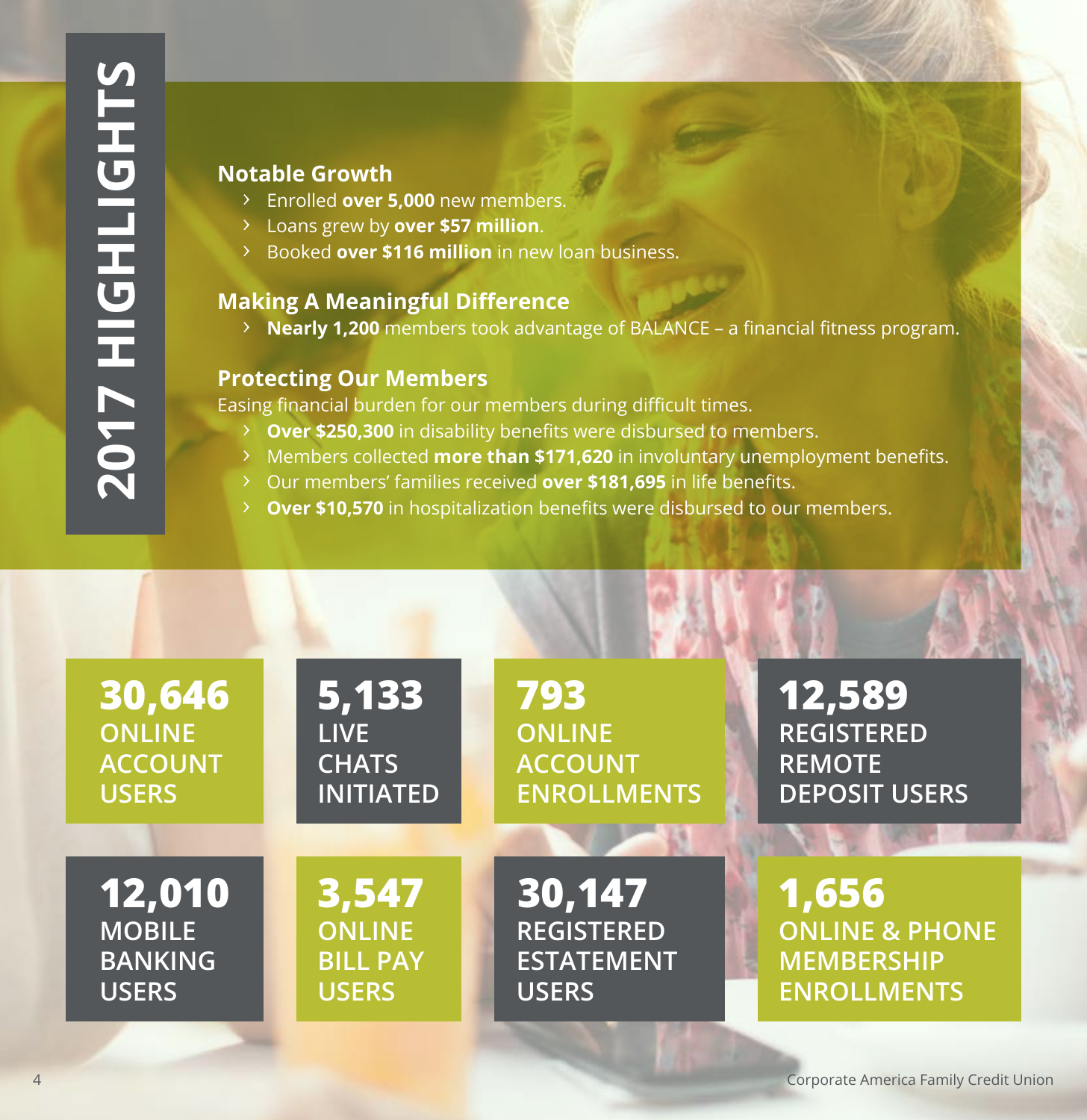**The Supervisory Committee's** responsibility is to serve Corporate America Family Credit Union members by ensuring that all credit union records are accurately and properly reported.

This committee fulfills its obligation to members by monitoring and auditing the activity of each credit union branch office and department for adherence to internal control procedures and Board Policy. This committee receives and reviews member inquiries and resolves any problems that may exist.

The committee also recommends policy changes to the Board of Directors for their approval. In addition, the financial statements of all merging credit unions are reviewed and special audits performed, as required, prior to merge dates.

The Supervisory Committee contracted Nearman, Maynard, Vallez, CPAs to perform an annual audit of the credit union. Their latest report, dated June 29, 2017, states that their audit was conducted according to auditing standards generally accepted in the United States of America. Nearman, Maynard, Vallez, CPAs concluded that the financial statements present fairly, in all material respects, the financial position of Corporate America Family Credit Union as of March 31, 2017 and 2016, and the results of its operations and its cash flows for the years then ended in accordance with accounting principles generally accepted in the United States of America.

Corporate America Family Credit Union contracted CliftonLarsonAllen for quarterly compliance assessments, and CastleGarde, Inc. for information technology assessments. These voluntary, proactive assessments demonstrate our dedication to address emerging compliance expectations and protect our members. The Supervisory Committee continues its devotion to addressing compliance and internal controls.



**Thomas Rieck** *Chairman Supervisory Committee*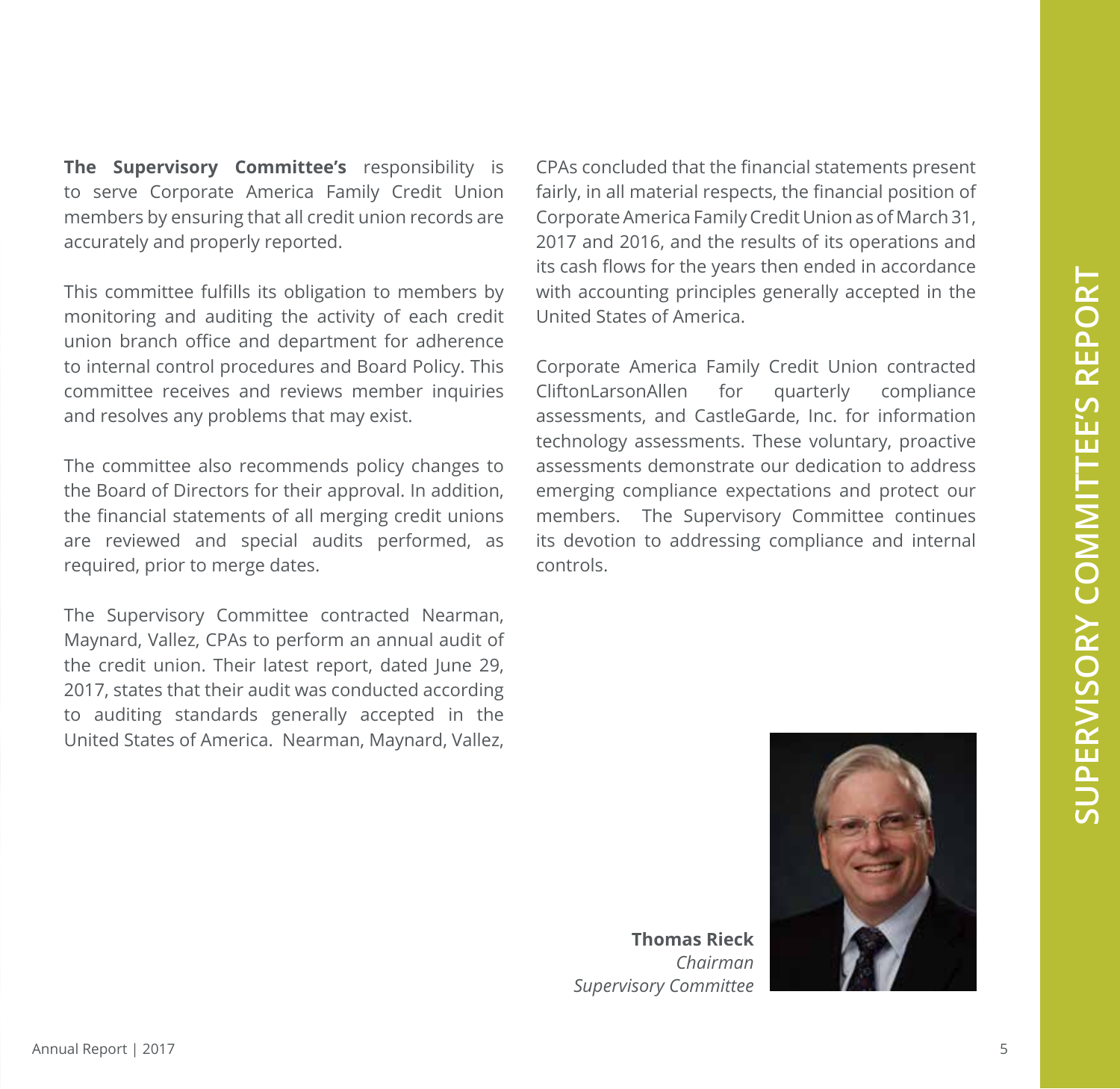### **COMPARATIVE FINANCIAL STATEMENTS**

| <b>Statements of Financial Condition</b> |     |                      | <b>Statements of Income</b> |         |                                                          |    |        |                |        |
|------------------------------------------|-----|----------------------|-----------------------------|---------|----------------------------------------------------------|----|--------|----------------|--------|
| <b>Assets</b>                            |     | 2017                 |                             | 2016    | <b>Revenues</b>                                          |    | 2017   |                | 2016   |
| Cash in Banks                            | \$  | 2,777                | $\mathfrak{S}$              | 2,767   | Interest on Loans                                        | \$ | 20,550 | $\frac{1}{2}$  | 19,955 |
| Loans to Members (Note 1)                |     | 431,637              |                             | 374,921 | Investment Income                                        |    | 3,965  |                | 3,994  |
| Allowance for Loan Loss                  |     | (5,700)              |                             | (4,390) | Fee Income                                               |    | 7,985  |                | 7,702  |
| Investments (Note 1)                     |     | 155,726              |                             | 227,255 | <b>Total Revenues</b>                                    | \$ | 32,500 | \$             | 31,651 |
| <b>Other Assets</b>                      |     | 18,109               |                             | 14,572  |                                                          |    |        |                |        |
| <b>Total Assets</b>                      | \$. | $\overline{602,}549$ | \$.                         | 615,125 | <b>Expenses</b>                                          |    |        |                |        |
| <b>Liabilities &amp; Equity</b>          |     |                      |                             |         | Dividends on Share Accounts<br>& Certificates            | \$ | 1,395  | $\mathfrak{D}$ | 1,387  |
| Members' Shares (Note 2)                 | \$  | 401,501              | $\mathsf{\$}$               | 403,381 | Loan Loss Provision Expense                              |    | 4,740  |                | 1,971  |
| Share Certificates (Note 1 & 2)          |     | 96,525               |                             | 108,825 | <b>Operating Expenses</b>                                |    | 25,170 |                | 24,940 |
| <b>Other Liabilities</b>                 |     | 5,849                |                             | 5,382   | <b>Total Expenses</b>                                    | \$ | 31,305 | \$             | 28,298 |
| Reserves                                 |     | 98,674               |                             | 97,537  | <b>Net Income</b>                                        | \$ | 1,195  | \$             | 3,353  |
| <b>Total Liabilities &amp; Equity</b>    | \$. | 602,549              | \$                          | 615,125 | As of December 31, 2017 and 2016 in thousands of dollars |    |        |                |        |

#### **NOTES: FAIR VALUE OF FINANCIAL INSTRUMENTS**

(1) Fair market value has been estimated using the discounted cash flow method for any class of financial instruments with a maturity or repricing term of greater than 12 months. The book value and fair market value of loans, investments, and share certificates with a maturity or repricing terms greater than 12 months were as follows:

| Dec. 31, 2017 - Loans<br><b>Investments</b><br>2 Year Share Certificates | <b>Book Value</b><br>362.2<br>118.0<br>35.6 | <b>Fair Market Value</b><br>366.3<br>117.2<br>34.8 |
|--------------------------------------------------------------------------|---------------------------------------------|----------------------------------------------------|
| Dec. 31, 2016 - Loans                                                    | 348.5                                       | 353.7                                              |
| <b>Investments</b>                                                       | 165.3                                       | 164.4                                              |
| 2 Year Share Certificates                                                | 30.5                                        | 29.9                                               |

(2) For member shares and one-year share certificates, book value represents fair market value. Member shares reprice monthly and constitute member ownership equity in the credit union.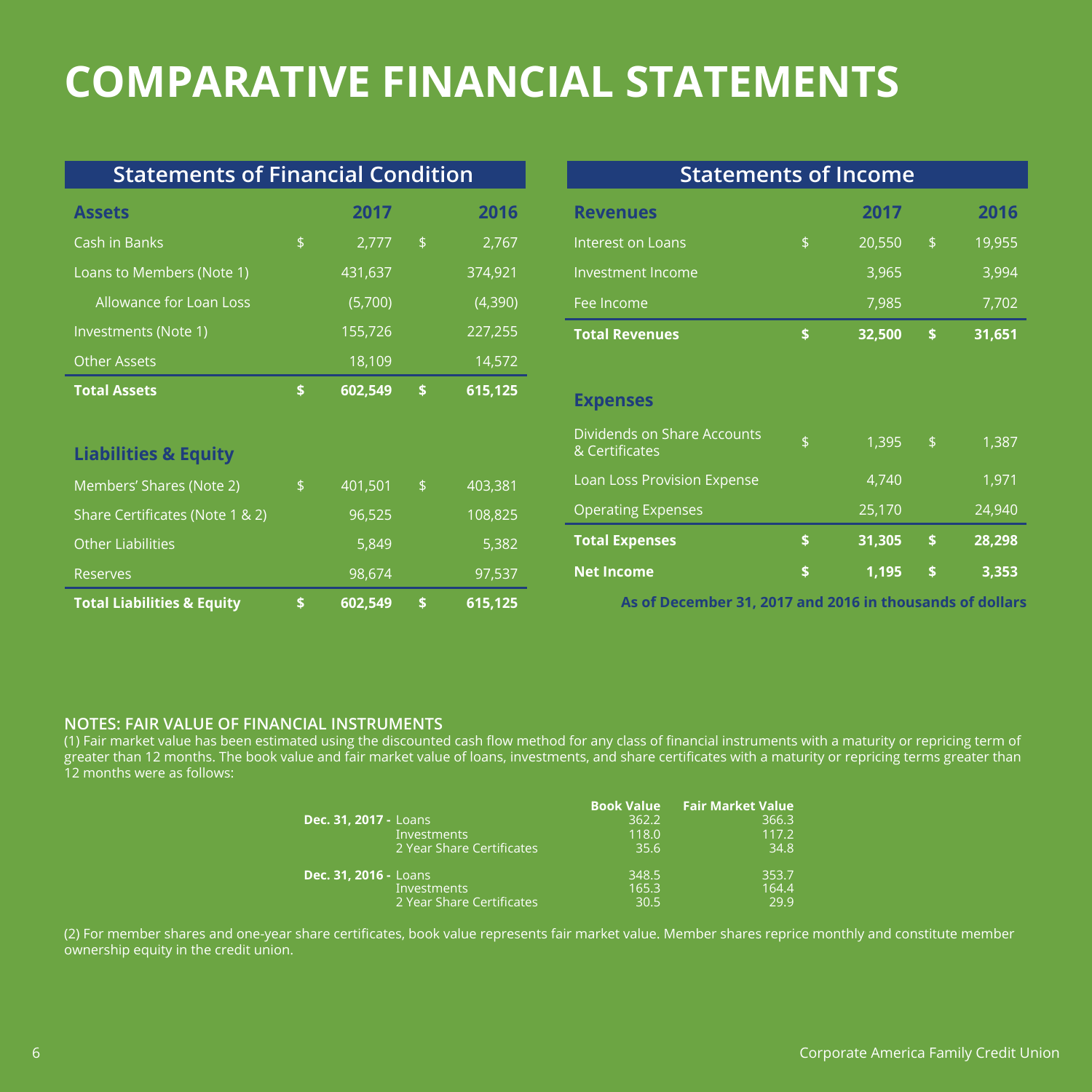**Corporate America Family Credit Union** (CAFCU) ended 2017 in a very strong financial position. The credit union finished the year with a Net Worth to Total Asset Ratio of 16.5%. Loan growth was 15.2%. When compared to other financial institutions, CAFCU maintains a strong financial position.

During 2017, CAFCU earned \$1.2 million. Loan revenue increased \$0.6 million. Interest and non-interest expenses were managed. Dividend expense was consistent with the prior year expense. The dividend expense reflects the overall lower rates in the marketplace. As a result of increased loan balances, provision expense increased \$2.8 million. Operating expenses increased \$0.2 million.

Total equity increased by \$1.1 million, or 1.2%. The increase in total equity resulted from a positive net income for the year netted by the market value adjustment on investments. The strong equity position underscores the credit union's position as an exceptionally safe depository for members' savings.

Total assets of \$602.5 million decreased by \$12.6 million or 2.0%, in 2017. This is primarily attributed to member share balances decreasing \$13.7 million. This outflow of deposits is typical as the economy improves and members use funds for other purposes. Reserves grew to a strong \$98.7 million.

Overall, CAFCU had strong financial results in 2017. The respectable net income and growth in reserves helps position the credit union for opportunities and challenges in 2018. We look forward to serving our membership in the upcoming year.



**John Blozis** *Treasurer*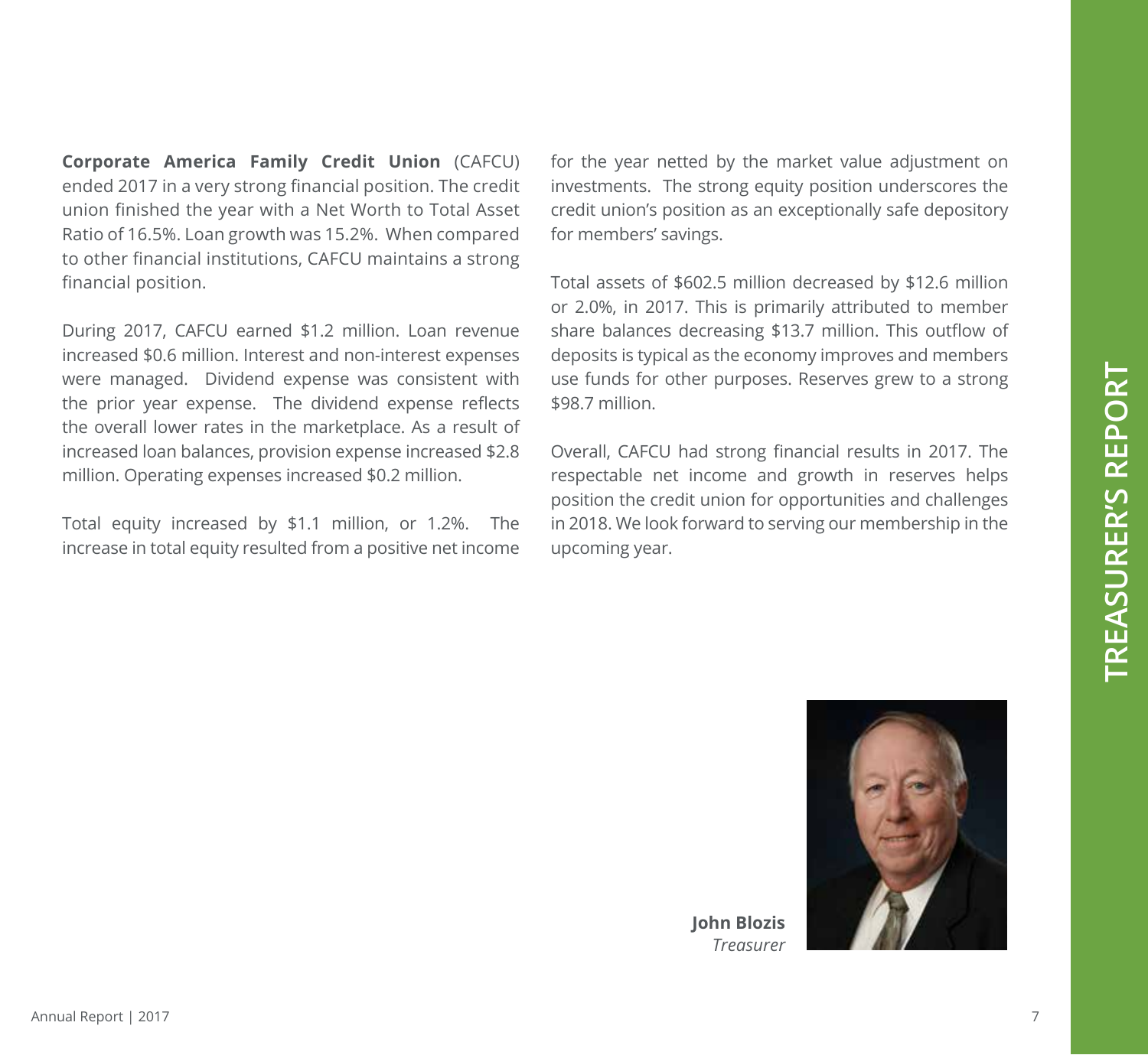### **ABOUT US**

#### **OUR Values**

At Corporate America Family Credit Union, we're dedicated to providing the tools, resources and expertise that will **empower** you to succeed. We're here for you, our member-owners. We provide the advanced products and efficient services you need to help further your financial goals and dreams. Plus, we collaborate with you to find the solution that's just right for you. The best technology. Great rates. Employees that truly want to make a difference. That's how we **empower** financial success. Join today and know we're here to **empower** your success — no matter where life takes you.



**Your vote counts.** A volunteer board of directors is elected by members to manage the credit union.



**Credit Unions** operate to promote the financial wellbeing of their members.



**Profits made by credit unions** are returned to members in the form of reduced fees, higher savings rates and lower loan rates.



**Credit Unions** are owned and controlled by the people, or members, who use their services.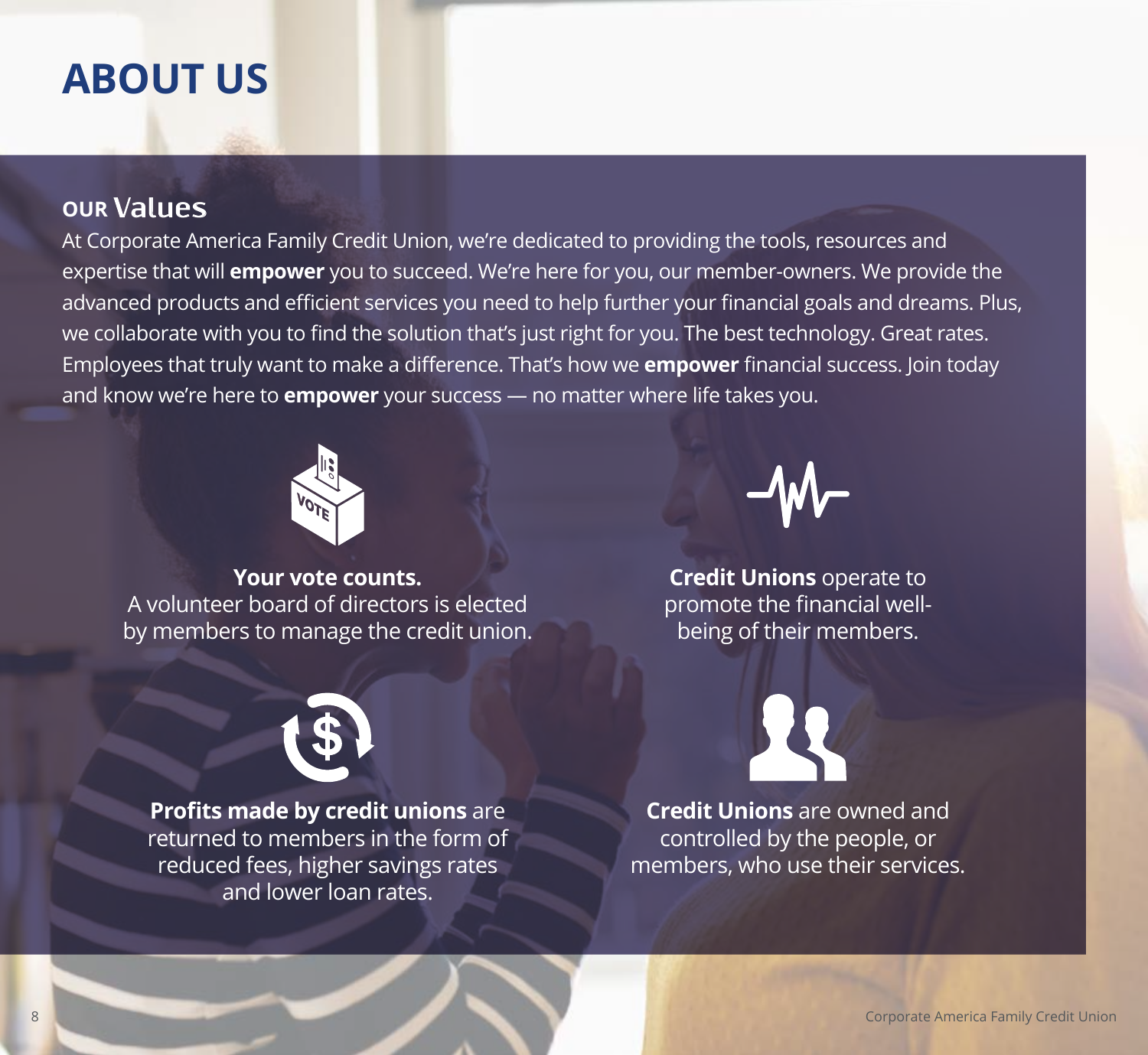

**Costanzo Maestranzi Chairman of the Board** Investment Committee Nominating Committee



**John Blozis Vice Chairman & Treasurer** Investment Committee Loan Committee Nominating Committee



**Kenneth Naatz Secretary** Investment Committee



**Glenn Brown Director** Loan Committee Nominating Committee



**Thomas Rieck Director** Political Action Committee Supervisory Committee



**Paula Blonski Director** Membership Committee Supervisory Committee



**Thomas Sheppard Director** Supervisory Committee



**Peter Paulson President** Investment Committee Political Action Committee Membership Committee

*Corporate America Family Credit Union's Board of Directors are elected by members and serve voluntarily on behalf of the membership to oversee the operations of the credit union.*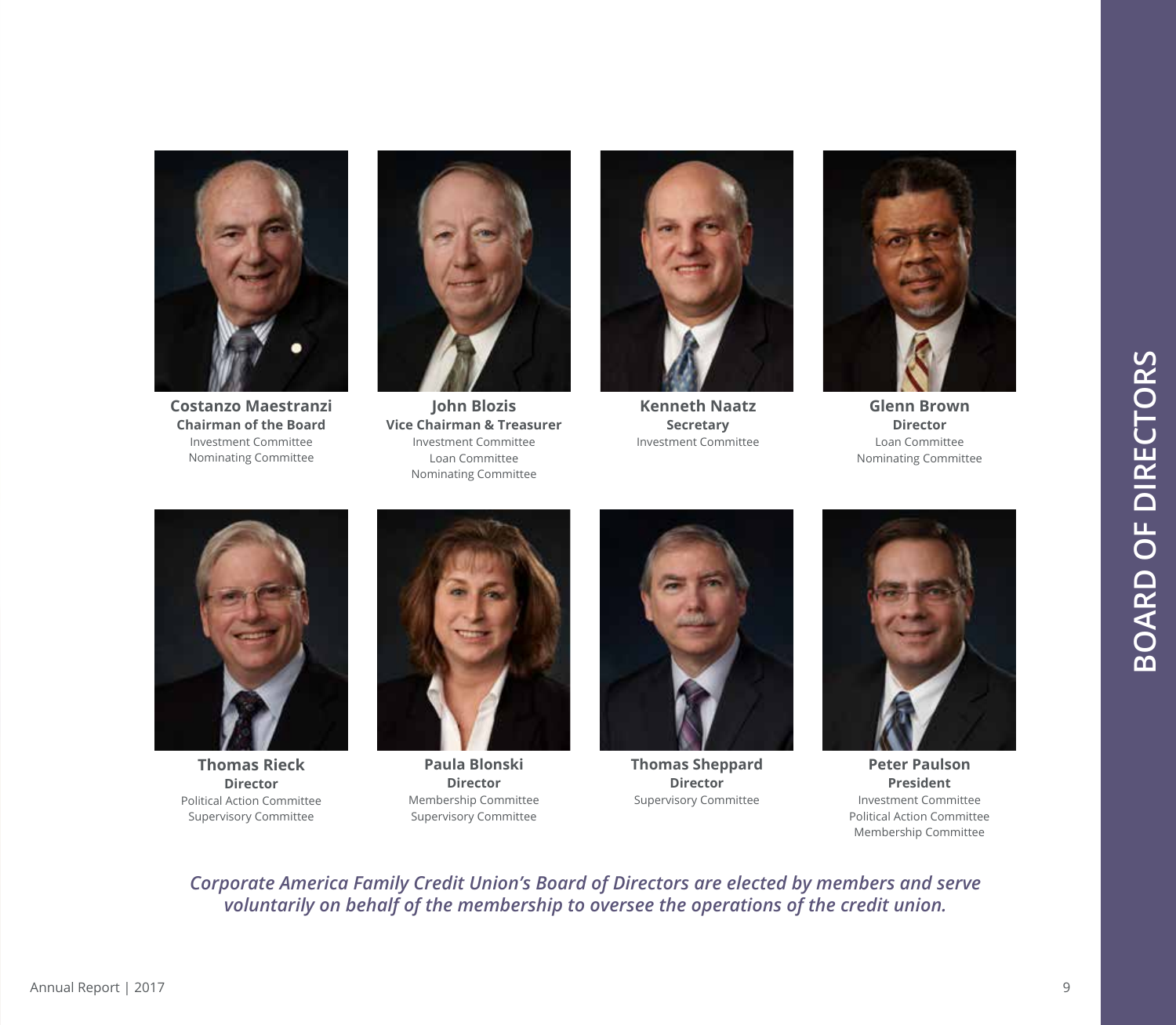At Corporate America Family Credit Union, we always strive to **make a meaningful difference in the financial lives of our members**. We're a not-for-profit, memberowned and directed financial cooperative dedicated to being your primary financial institution. **Our purpose is to serve people**, and we're nearly 70,000 strong and growing. We embrace steady growth... we have paid dividends every year since our beginning in 1939.

An ambitious group **1939** An ambitious grought of 15 **Automatic Electric Company employees** each deposited \$5 into Automatic Credit Union.

**1986** We began various sponsor companies and appropriately changed our name to **Corporate America Federal Credit Union**.

**2008 Mobile Banking** became available to members. Members have access to their accounts anytime, anywhere using their mobile device.

**2010** Remote check deposits were introduced. Members have the ability to deposit checks using their home computer and scanner or mobile device.

## **HIGHLIGHTS IN OUR HISTORY**

**1956** Automatic Electric<br>was purchased by GTE Corporation — we changed our name to **GTE Employees Federal Credit Union**.

**1997 Online Account Access** became available to members.

We changed from a federal charter to a state charter — we changed our name to **Corporate America Family Credit Union**. **2014** Corporate America Family Credit Union **celebrates 75 years**.

Our **Personal Teller Machines (PTMs)** were installed at our Elgin, Illinois and Chicago, Illinois branches.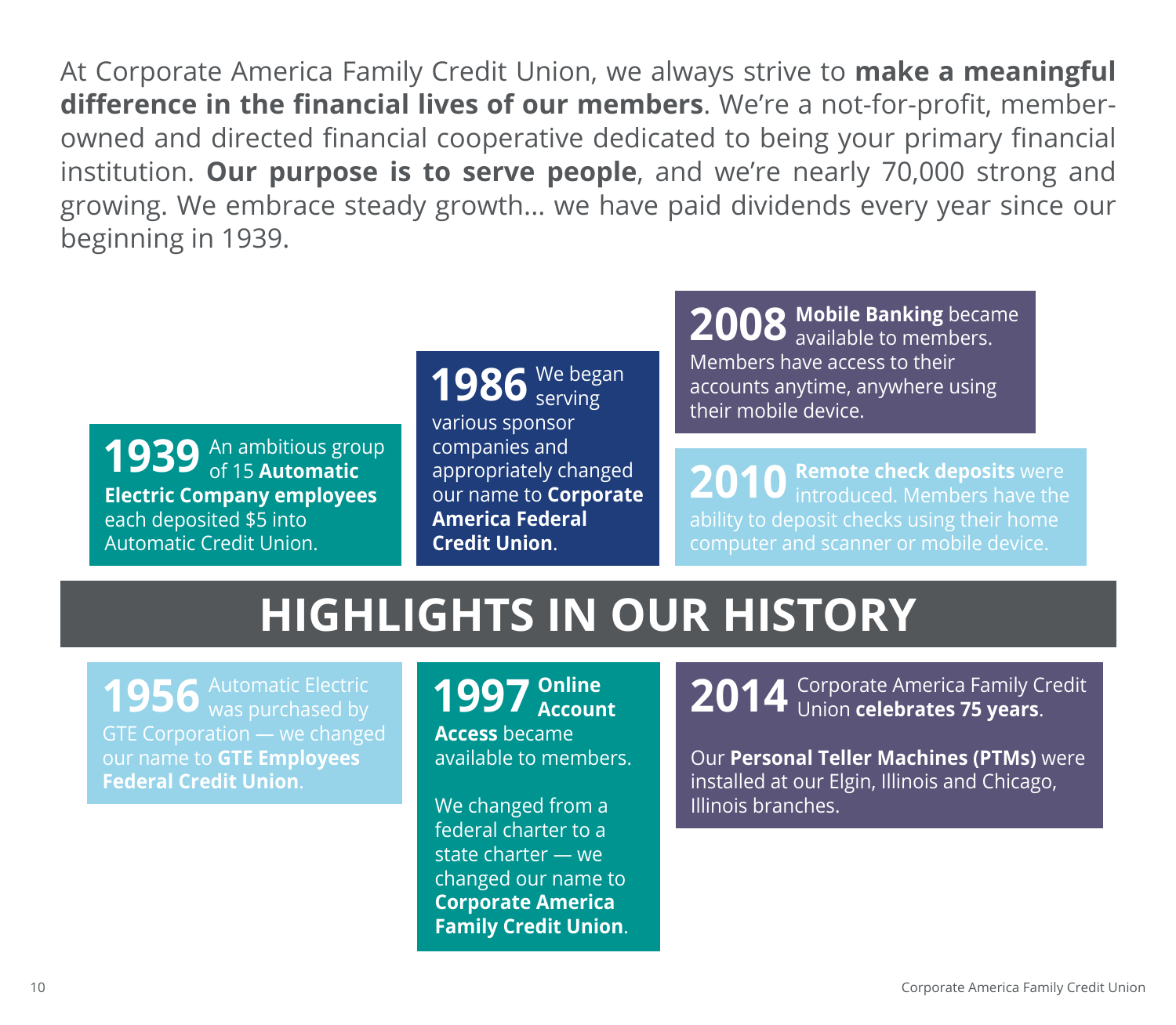### "Great rates on loans, large branch and ATM network and easy mobile banking."

**Jacqueline W.** *Empowered member since 2012*

"Great customer service, easy to use online and mobile banking and great rates on loans and credit cards."

> **Michael K.** *Empowered member since 2013*

"Love the convenience of online access. The site is very user friendly. I feel secure with my transactions on the site."

> **Michelle N.** *Empowered member since 1989*

"Friendly staff, great service and very convenient mobile app."

**Eric W.** *Empowered member since 2017*

"Convenient, easy to use mobile app. Great auto loan rates. Low interest rates on credit cards."

> **Emily G.** *Empowered member since 2014*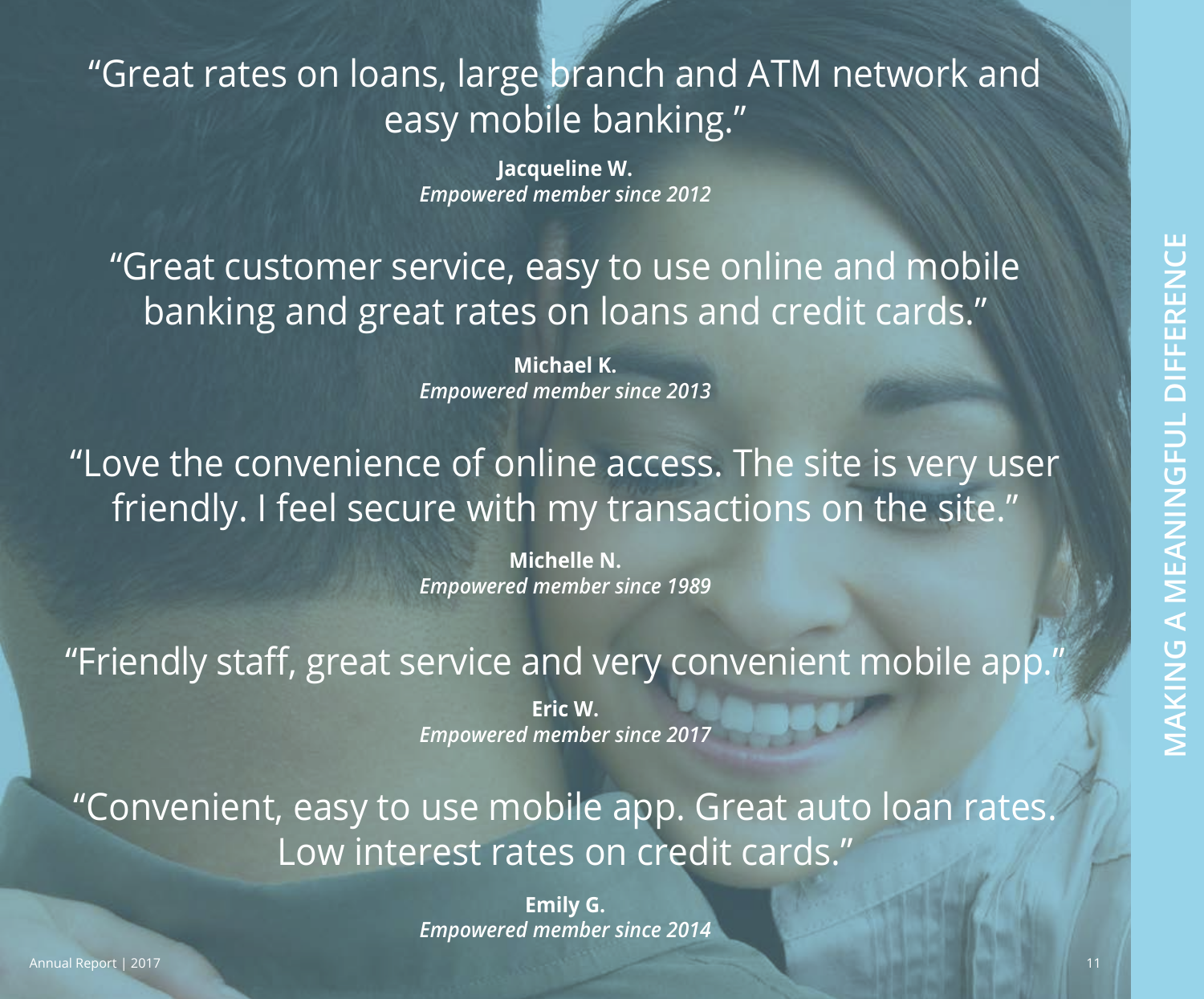### **TAKING STRIDES**

This year we implemented several new or enhanced services:

### **BILL PAY**

Our newly enhanced **Bill Pay service** has an intuitive user interface that makes it easier for members to pay bills, send money to any individual, receive and view bills electronically, and keep a close eye on their money.

## **CAFCU.ORG**

Our **website** recently received a makeover that showcases a comprehensive and intuitive redesign. The new look also boasts greater functionality, including a new site search feature, additional navigation, enhanced mobile compatibility and improved accessibility for all users.

## **POPMONEY**

Designed to simplify members' lives, **Popmoney® payment service** is a simple and secure way to send, request and receive money with just about anyone, through Online Account Access or our Mobile Banking App. Whether paying the sitter, collecting money from groups or reimbursing a friend for those concert tickets, Popmoney payment service makes it easy!

Popmoney is a registered trademark of Fiserv, Inc., or its affiliates.

## **UCHOOSE REWARDS**

**uChoose Rewards®** features several improvements over the previous rewards program. When redeeming points, members can now choose cash-back rewards, merchandise, or pick from an expanded selection of travel and gift card options. Also, members can link CAFCU rewards Visa® debit and credit cards to one account in order to earn points faster.

uChoose Rewards is a registered trademark of Fiserv,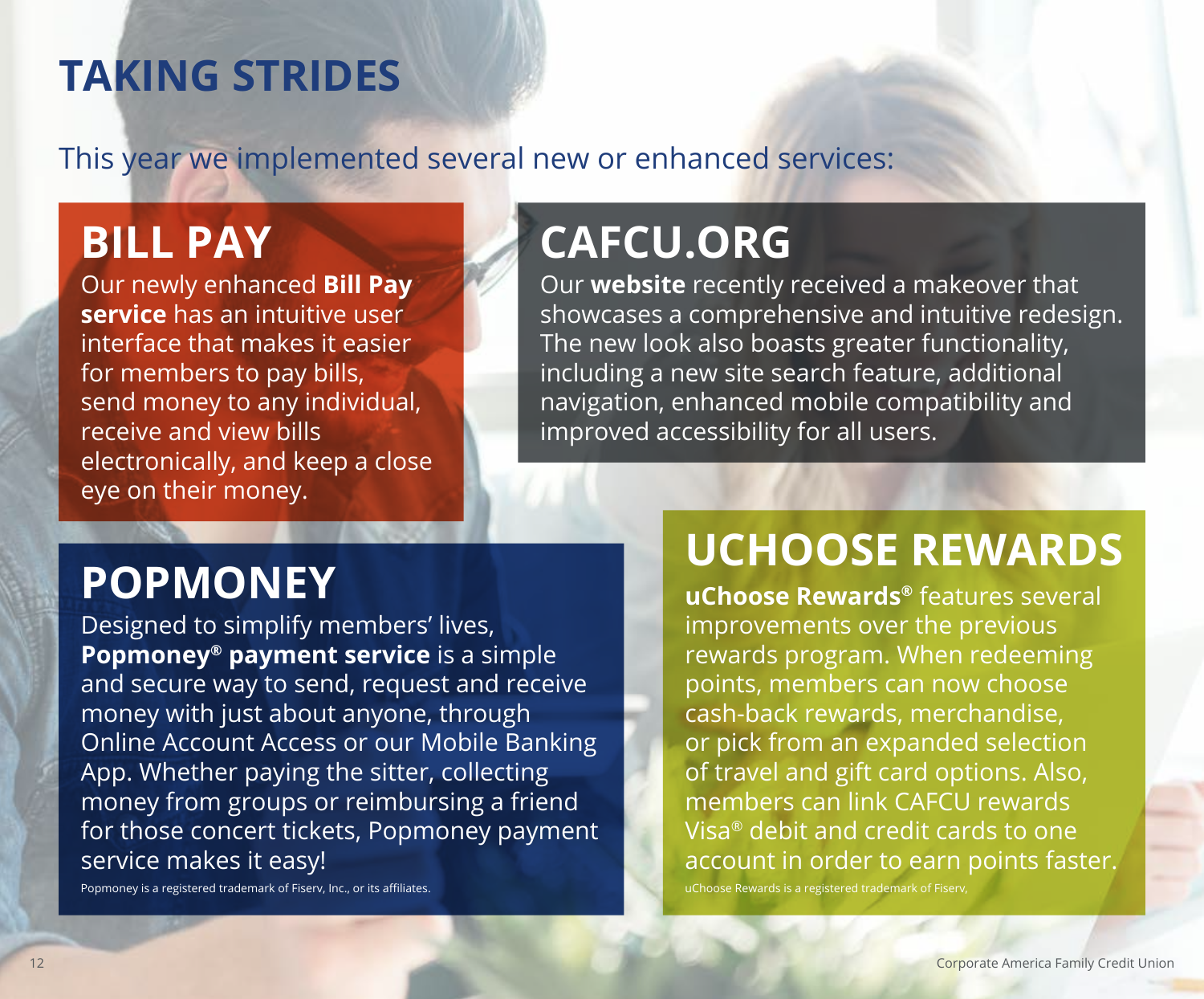

Chicago Crystal Lake Elgin Mt. Carmel Oak Brook Rosemont Streamwood Tinley Park Warrenville

**North Carolina Kansas**  Kansas City

**20 BRANCHES** across **11** states

High Point

**California** Santa Clara

**Connecticut** Bristol

**Georgia** Atlanta

**Illinois**

**Arizona** Peoria

> **Ohio** Marion **Pennsylvania**

Towanda

**Texas** Dallas

**Virginia** Herndon

# **60,000+ SURCHARGE-FREE** ATMs nationwide

**5 PERSONAL TELLER MACHINES**

locations across the country **6,700+ SHARED BRANCHING**

> Download the **CAFCU Mobile Banking App** from your app store or visit **www.cafcu.org/locations** to find branch locations and surchargefree ATMs everywhere you go.

GN